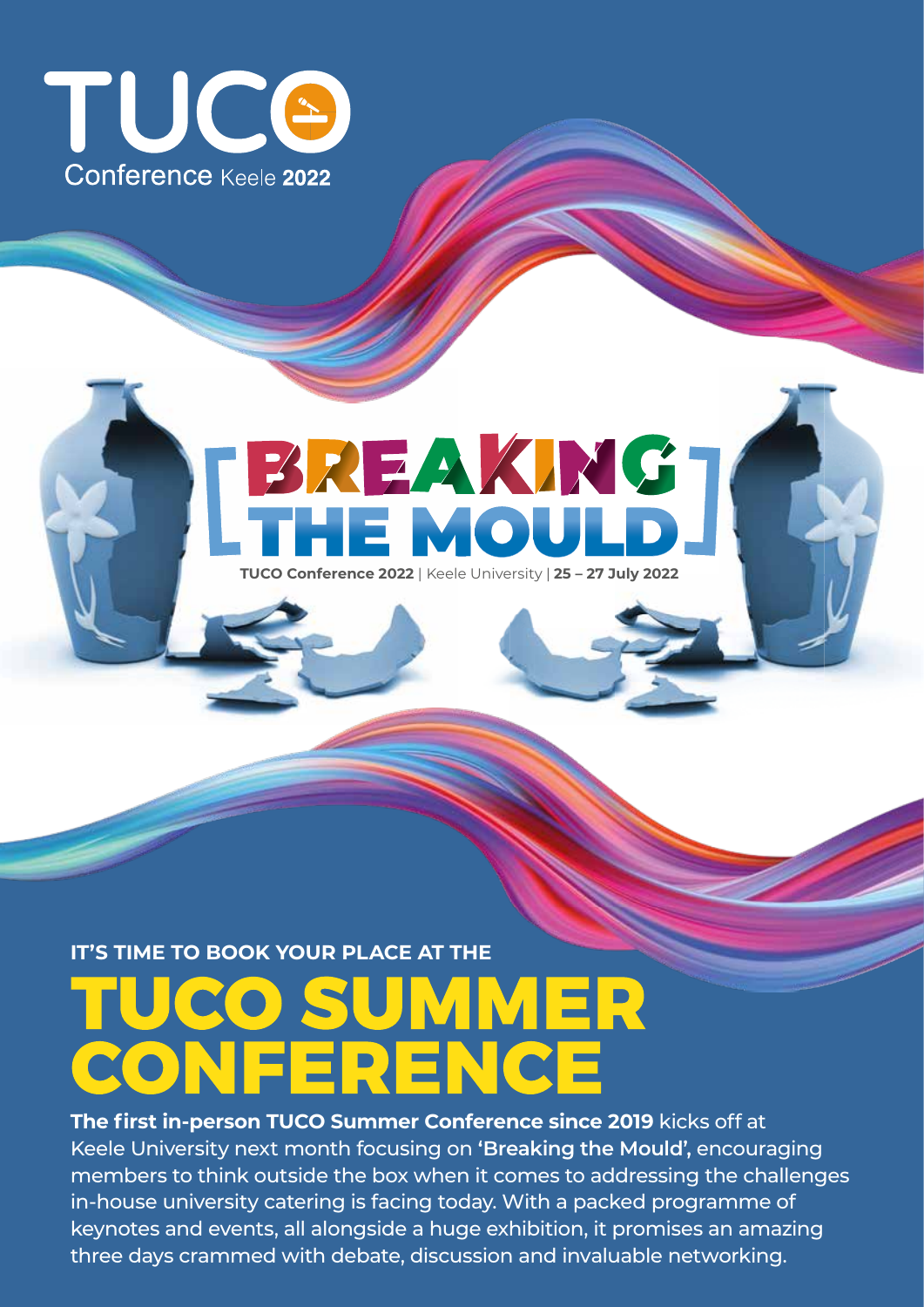## **2022 TUCO SUMMER CONFERENCE SPEAKERS**



**HELEN FOSPERO AMAR LATIF ANDY GRANT BLAIRE PALMER**

Your conference host, Helen, is a well-respected TV journalist, known for her warmth and professionalism. She is a regular on BBC1's The One Show, and reports for Watchdog. Her career started in newspapers, and she became a correspondent and presenter of live rolling news for Sky and from there a host and newsreader on ITV's GMTV. Helen is equally comfortable with grilling politicians and those from the business world as she is with celebrities.









**ANASTASIA HOFMANN NAOMI MACKENZIE JAMES AVERDIECK**









**ADAM KINGL MATT PRITCHARD MATTHEW GLOVER**







**IAN KELSALL PHIL BUTTERS** 



**TANYA & NADIM TREVOR McMILLAN**

# **DON'T**<br>**FORGET**

### FULL **MEMBERS RECEIVE A FREE 3-DAY PACKAGE** – SIMPLY SELECT 'BURSARY PLACE' AT CHECKOUT'

**BOOK YOUR PLACE TODAY AT: www.tuco.ac.uk/conference**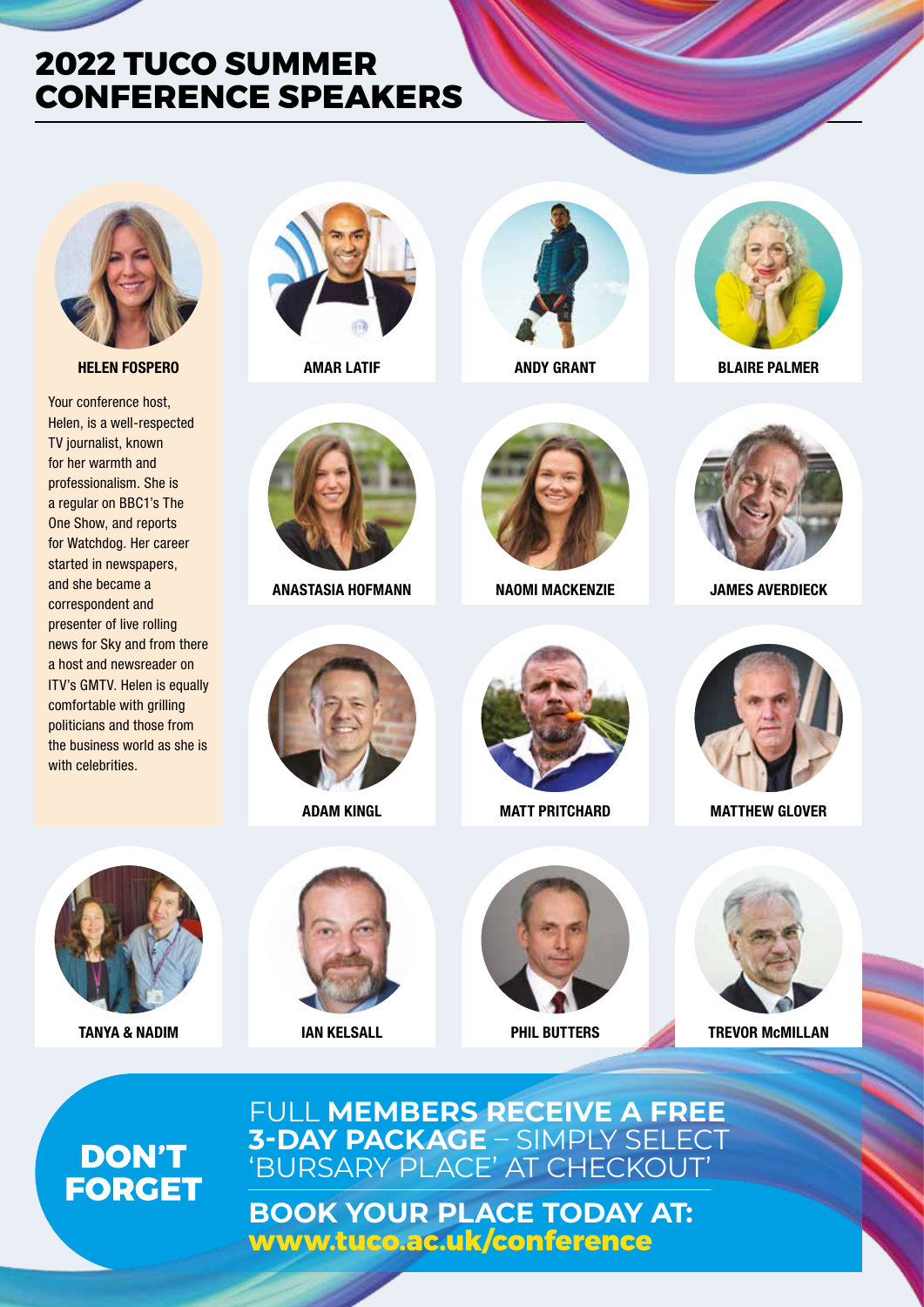# **MONDAY 25TH JULY**

#### **12:00 REGISTRATION & CHECK-IN**

#### **PRE-CONFERENCE TOUR & ACTIVITY SCHEDULE**

When you receive your joining pack, you may select which of these tours you wish to join – all are included in your conference booking.

**13:00 LYMESTONE BREWERY VISIT**

 Taking in the brewing process from this local brewery with lunch & locally brewed refreshments!

#### **13:00 A GIN MASTERCLASS AT GIN JAMBOREE**

 The local gin distillery that has produced this year's signature TUCO Gin

#### **14:00 KEELE CAMPUS TOUR**

 A walk through the campus taking in Keele's impressive sustainability innovations, catering outlets and a delicious afternoon tea

#### **14:00 THE THROW DOWN**

 A demonstration of clay potting followed by a light-hearted competition where guests will throw their own clay and use potting wheels

#### **19:00 SOCIAL DINNER – STREET FOOD CELEBRATION**

# **TUESDAY 26TH JULY**

#### **08:00 REGISTRATION AND EXHIBITION OPEN**

#### **08:45 CONFERENCE OPENING WITH HOST HELEN FOSPERO**

- **08:50 WELCOME TO KEELE** *Professor Trevor McMillan,*  vice chancellor, Keele University
- **09:00 CHAIR'S WELCOME** *Phil Rees-Jones,* TUCO chair
- **09:10 TUCO UPDATE** *Mike Haslin,* CEO, TUCO
- **KEYNOTE 09:30 INNOVATING WITH PLANT-BASED**  *Matthew Glover,* CEO, VEG Capital

#### **10:30 COFFEE & EXHIBITION VIEWING**

#### **11:30** BREAKOUT SESSIONS: YOUR CHOICE

 SUSTAINABLE INNOVATION @KEELE *Phil Butters,* director of estates, Keele University OR WHY WE NEED TO TAKE FOOD ALLERGIES SERIOUSLY *Tanya and Nadim Ednan-Laperouse,* founders, Natasha Allergy Research Foundation

#### **12:15 LUNCH & EXHIBITION VIEWING**

- **KEYNOTE 14:15 BARRIERS I CANNOT SEE** *Amar Latif*
- **15:15 COFFEE AND EXHIBITION VIEWING**

#### **16:15** BREAKOUT SESSIONS: YOUR CHOICE

THE ROAD TO EXCESS *Matt Pritchard* – Dirty Vegan OR THE VALUE OF LOVING YOUR BUSINESS *James Averdieck* – Founder of Gu

#### **17:00 CONFERENCE CLOSES**

**19:00 SOCIAL DINNER – INTERNATIONAL FESTIVAL**

# **WEDNESDAY 27TH JULY**

#### KEYNOTE **09:00 NEXT GENERATION LEADERSHIP** *Adam Kingl*

#### **10:00 COFFEE AND EXHIBITION VIEWING**

#### **10:45** BREAKOUT SESSIONS: YOUR CHOICE

 IT'S ALL ABOUT THE CUSTOMER EXPERIENCE *Ian Kelsall*, Insight6 OR KITRO – PRACTICAL FOOD WASTAGE REDUCTION USING AMAZING AI *Naomi Mackenzie and Anastasia Hofmann,* Co-founders, Kitro

#### **11:45 LUNCH & EXHIBITION VIEWING**

#### **KEYNOTE 13:30 PUNKS IN SUITS**  *Blaire Palmer*

#### **14:30 COFFEE**

#### **KFYNOTF 15:00 A VERY PERSONAL JOURNEY** *Andy Grant*

**16:00 AGM**

**16:45 CLOSE**

**19:00 GALA AWARDS DINNER**